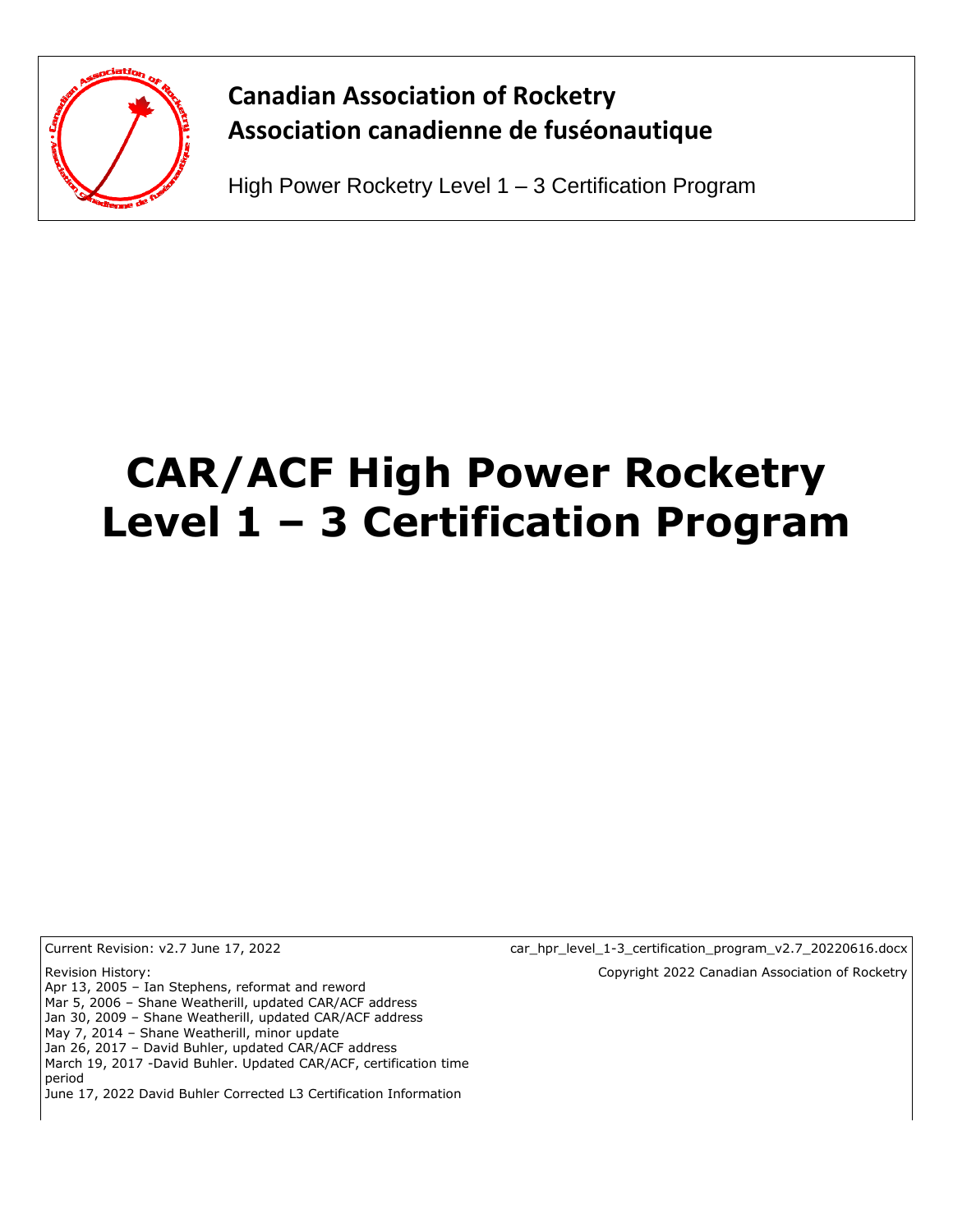## **Overview**

The CAR/ACF HPR Level 1 – 3 Certification Program exists to allow rocketry enthusiasts access to rocket motors more powerful than those available to model rocketry. High Power Rocket motors of H impulse (160.01 N-sec impulse) to O impulse (40,960 N-sec impulse) are regulated by the Canadian Government and users of these motors must satisfy Transport Canada and Natural Resources Canada – Explosives Regulatory Division that they are aware of the regulations regarding the safe and legal use of these motors in high power rockets.

The HPR Level 1 – 3 Certification Program for high power rocketry consists of three progressive levels:

- Level 1 allows the purchase and use of H impulse class solid rocket motors.
- Level 2 allows the purchase and use of I impulse class solid rocket motors.
- Level 3 allows the purchase and use of J, K and L impulse class solid rocket motors.

The CAR/ACF HPR Certification Program also includes Level 4, which allows the purchase and use of M, N and O impulse class solid rocket motors. The process for Level 4 is much more rigorous than Levels  $1 - 3$ , having written design reviews, documentation and supervised construction reviews/inspections followed by a witnessed certification flight. Level 4 Certification is covered in the companion document *CAR/ACF High Power Rocketry Level 4 Certification Program*.

The CAR/ACF HPR Level 1 – 3 Certification Program has been open to Junior CAR/ACF Members for years, with those aged 14 - 16 able to certify at CAR/ACF Level 1 and 2, and those aged 16 - 18 can also certify at CAR/ACF Level 3. See more information on Junior HPR Level  $1 - 3$  Certification later in this document.

CAR/ACF has a reciprocal agreement with Tripoli Rocketry Association (TRA) and the National Association of Rocketry (NAR) in the USA with respect to mutual recognition of certification levels at sanctioned launches. See more information on TRA and NAR Reciprocal Agreements later in this document.

High power certification is intended to provide a measure of the rocketry enthusiast's competence to avoid gross violations of safe rocket operation. The program is not foolproof. A single demonstration of a rocketry enthusiasts' skills does not guarantee consistent safe performance. The certification program does not replace the application of safe handling practices and common sense, nor does it replace compliance with local, NRCan (Natural Resources Canada) and TC (Transport Canada) federal regulations.

Use the **HPR Level 1 – 3 Certification Form**, available for download from CARWeb, at [www.canadianrocketry.org,](http://www.canadianrocketry.org/) or from your local club's CAR/ACF Liaison, or write to CAR/ACF HQ to have one mailed to you.

*CAR/ACF 71 Bermuda Close NW Calgary, AB T3K 1G4*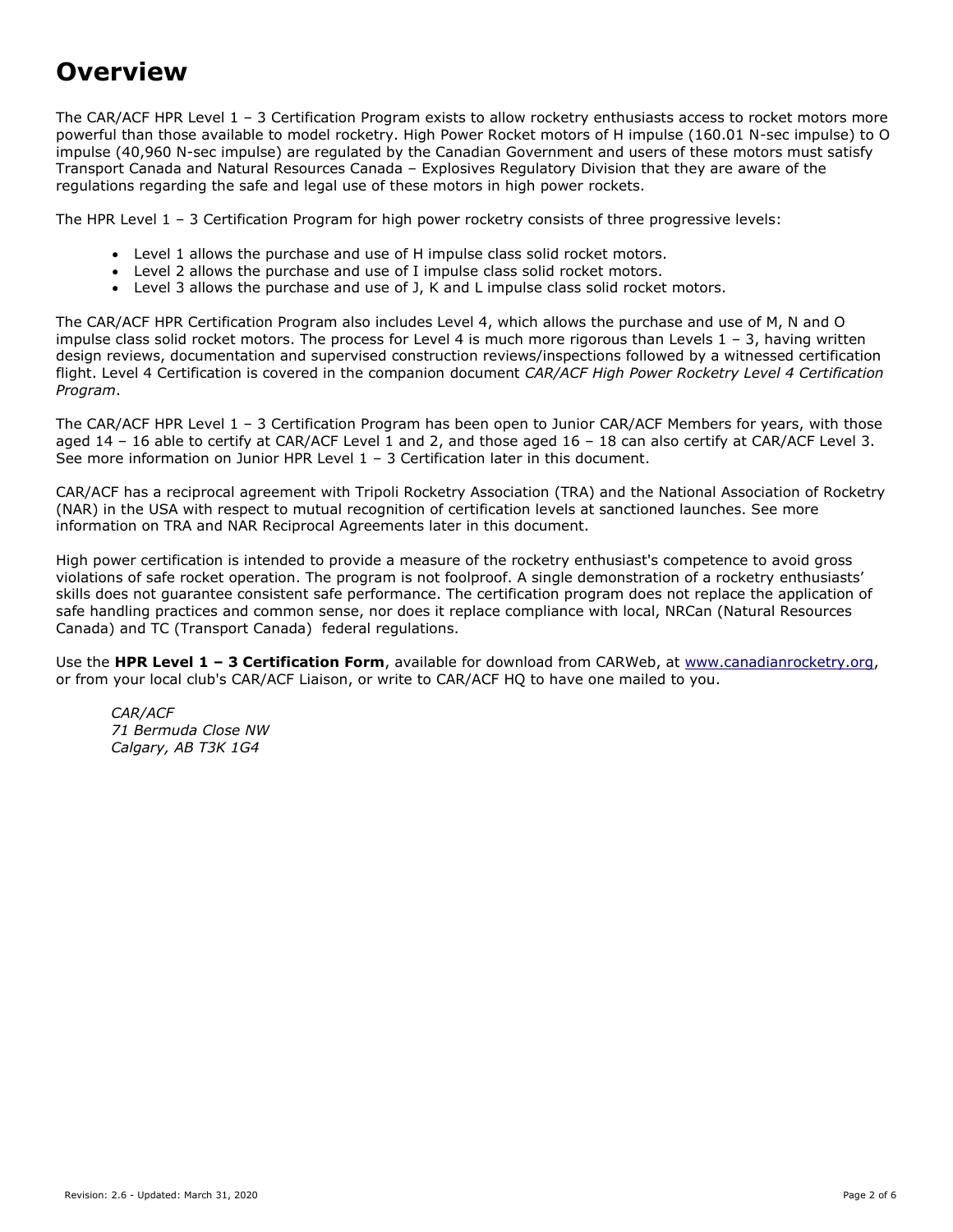# **Minimum Requirements**

The basic requirements for CAR/ACF High Power Certification are:

- that the applicant must be a minimum of 18 years old at the time of certification. A driver's license or a birth certificate is an acceptable proof of age. (See Junior HPR Level 1 – 3 Certification Program for the exception.)
- that the applicant must be a member in good standing with the Canadian Association of Rocketry (CAR/ACF) at the time of certification. Evidence of CAR/ACF membership will be requested prior to the certification attempt. Acceptable evidence of membership includes the CAR/ACF membership card, a canceled check indicating payment of membership fees, or participation in a CAR/ACF event where membership status is verified and indicated on the event materials.
- that the motor used for certification attempts must be currently certified by the CAR/ACF Motor Certification Committee, National Association of Rocketry (NAR) or Tripoli Motor Testing AND be accepted by NRCan or covered under a general importation permit issued by NRCan.
- that the certification flight be made at a CAR/ACF sanctioned launch event held with the appropriate Transport Canada Launch Approval.
- that a hybrid rocket motor not be used for a certification flight unless the applicant holds a CAR/ACF Hybrid Endorsement (or equivalent approved by the CAR/ACF BoD).
- that certification attempts must be witnessed in person by the certification team. Video recordings of a certification flight are not acceptable

## **Certification Teams**

The Certification Team consists of two individuals who are senior members (over the age of 18) in good standing in the CAR/ACF. The certification team members must be unrelated to the applicant. Members of other rocketry organizations, unless they are also members of the CAR/ACF, cannot participate on a certification team.

At least one of the member of the Certification Team must be already certified to a level equal to the certification level being attempted by the applicant, for example, a team member must be certified at Level 1 to judge the applicant's Level 1 certification attempt.

Level 1 certifications may be administered by a single CAR/ACF Level 2 certified individual. The two certified individuals' requirement is waived in this case.

Certification attempts must be witnessed in person by the certification team. Video recordings of a certification flight are not acceptable.

## **Certification Process and Documentation**

This section describes the process and documents required for the applicant to certify at HPR Levels  $1 - 3$ .

Certification may only be accomplished at a CAR/ACF sanctioned launch where a valid Rocket (High Power) Launch Authorization issued by Transport Canada. All conditions and restrictions imposed by TC must be satisfied and followed. The exception to this is the written test portion of the Level 1 Certification which can be held anywhere convenient to the applicant and the person authorized by CAR/ACF to administer the test prior to the certification flight. For more information on the written test see the section on Level 1 Certification Requirements.

The applicant must complete the CAR/ACF High Power Certification Application prior to his certification attempt. If Level 2 certification is desired the applicant must provide proof of previous Level 1 certification, likewise for Level 3, the applicant must provide proof of Level 2 Certification. Proof of previous certification includes a copy of the high power certification affidavit or a CAR/ACF membership card showing the Level 1 certification level.

The applicant's rocket will be subjected to a safety inspection by a qualified Rocket Inspector prior to flight. The safety inspection checklist should accompany the CAR/ACF High Power Certification Application. During the safety inspection the applicant will be expected to orally answer technical questions related to the safety and construction of the rocket. The questions may include (but are not limited to) identification of the rocket's center of gravity and center of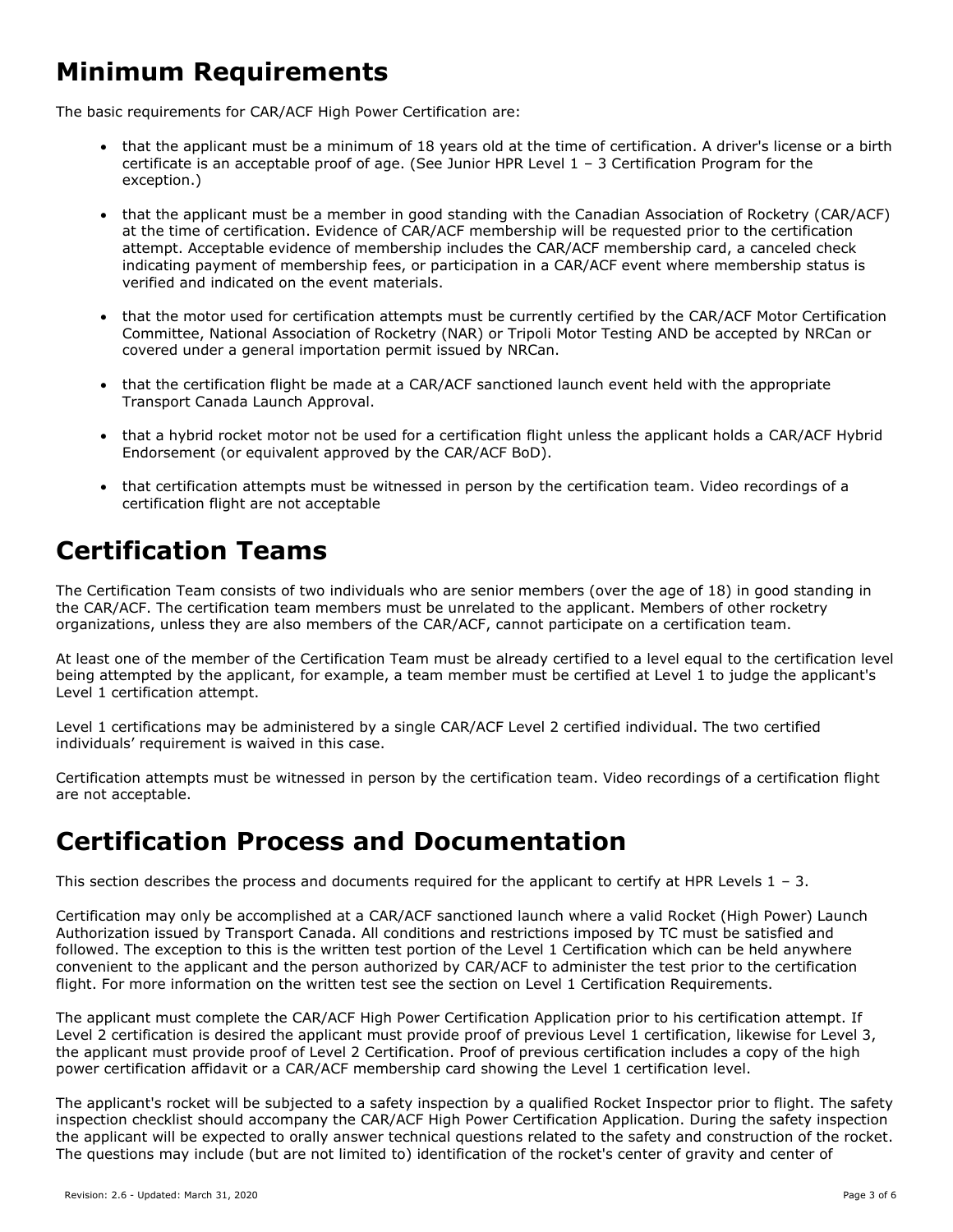pressure, methods used to determine model stability, and interpretation of the rocket motor's designation. The Rocket Inspector will initial the form indicating approval to continue with the launch.

The applicant will fly their rocket. The flight must be witnessed by the Certification Team members. Stability, deployment of the recovery system, and safe recovery should be considered when evaluating safety of the flight. Rockets experiencing a catastrophic failure of either the airframe, rocket motor and/or recovery system (e.g. shock cord separation) will not be considered as having a successful qualifying flight.

The model must be returned to the Certification Team after flight and be inspected to verify motor retention and for evidence of flight induced damage. The Certification Team will sign the Certification Form indicating that a safe flight was made and that the post flight inspection was satisfactory.

The Certification Form and HPR Level 1 written tests (if applicable) is normally returned to the applicant after the flight. The Certification Form and \$5 Processing Fee may be given to the Launch Organizer or other CAR/ACF representative to be sent to CAR/ACF Headquarters as a group. Otherwise the applicant would be responsible for forwarding the Certification Form to CAR/ACF Headquarters. Once sent to CAR/ACF Headquarters, the Certification form is not returned to the applicant, instead it is retained on record at CAR/ACF Headquarters. Unless a 2-part Certification Form is used, the applicant will have to make their own copy if they wish to have a copy themselves.

A new CAR/ACF membership card will be issued showing the certification level upon receipt of the certification paperwork.

The card is recognized as proof of the certification level.

Falsification of data or statements by the certifying individual will result in revocation of the CAR/ACF HPR Certification and membership in CAR/ACF. Falsification of data or statements by the Certification Team, e.g. failure to secure a Transport Canada launch authorization, can result in revocation of the team members CAR/ACF memberships.

#### **HPR Level 1 Certification Requirements**

Certification at Level 1 permits single or multiple motor rocket flights with motors having from 160.01 Newton seconds impulse to a maximum total impulse of 320.00 Newton seconds (**H** impulse class).

The applicant passes the CAR/ACF Level 1 Knowledge Test and must demonstrate their ability to build and safely fly a rocket containing one H impulse class motor. Cluster or staged models may not be used for certification flights. Only single use or reloadable solid rocket motors that are certified by TRA, CAR/ACF or NAR are permitted. A hybrid rocket motor may not be used for a Level 1 Certification flight. The applicant must assemble the reloadable motor, if used, in the presence of a Certification Team member.

A written examination is required to demonstrate knowledge of the regulations and laws pertaining to high power rocketry in Canada as well as questions concerning basic rocket technical knowledge, e.g. center of pressure and center of gravity relationships. The *CAR/ACF Level 1 Knowledge Test* will contain 50 questions in the multiple choice and fill in the blanks format.

- The questions will come from a 48 question pool.
- Twenty-five of the questions will be related to Transport Canada Regulations, the applicant must answer all the Transport Canada questions correctly (passing grade is 100%).
- The balance of the questions have a passing grade of 75%.
- The test may be taken only once in a 30 day period.
- The test must be completed prior to the flight attempt.
- Tests will be graded before a certification attempt.
- The written test will not have to be repeated if the flight attempt is completed within 1 year of taking the written test.

The *CAR/ACF Level 1 Knowledge Test* will typically be administered by a CAR/ACF Liaison or Regional Director.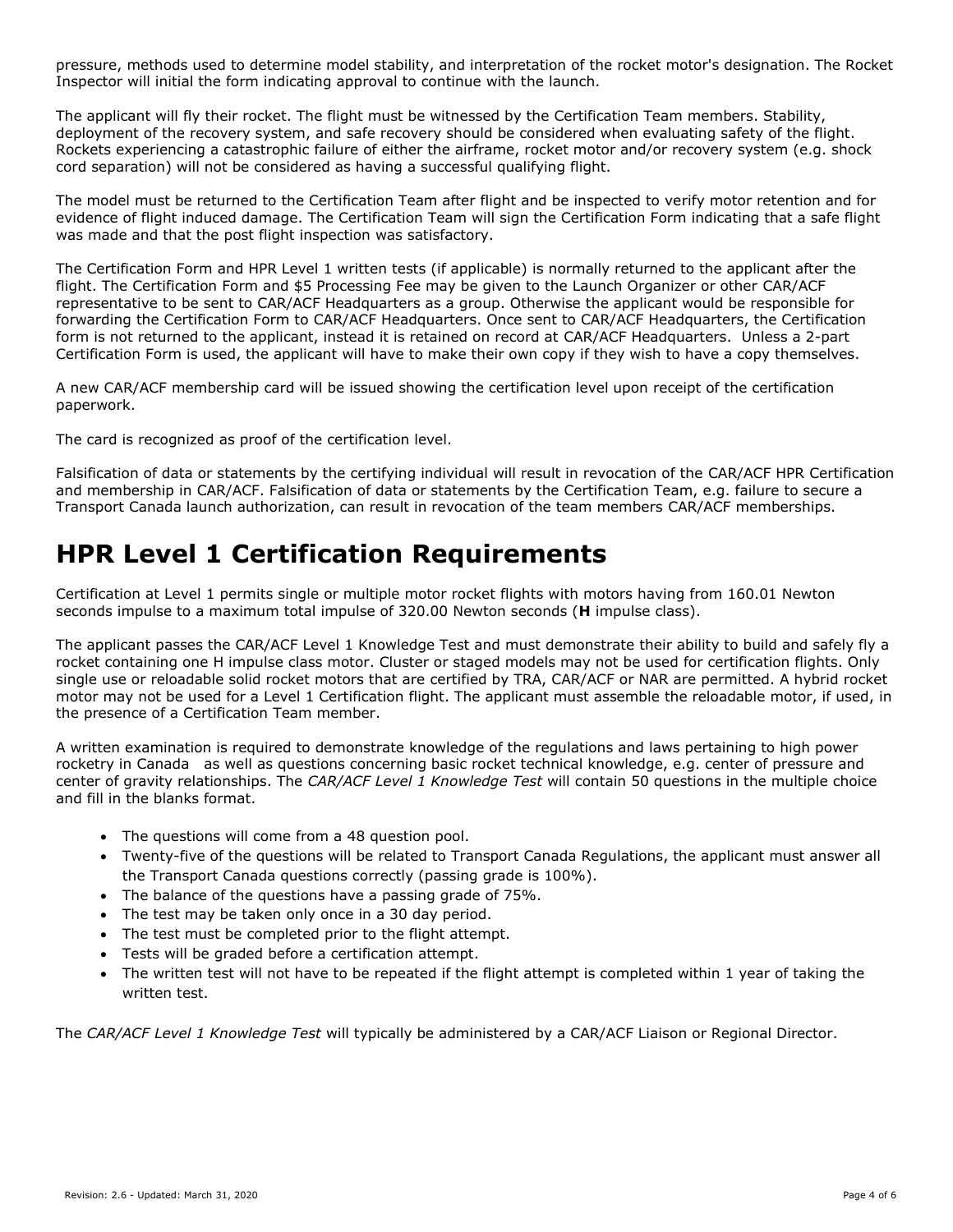# **HPR Level 2 Certification Requirements**

Certification at Level 2 permits single or multiple motor rocket flights with motors having from 320.01 Newton seconds impulse to a maximum total impulse of 640.00 Newton seconds (**I** impulse class).

The applicant must demonstrate the ability to build and safely fly a rocket containing one I impulse class motor. Cluster or staged models may not be used for certification flights. Only single use or reloadable solid rocket motors that are certified by TRA, CAR/ACF or NAR are permitted. A hybrid rocket motor may be used for a Level 2 Certification flight if the applicant has a CAR/ACF Hybrid Endorsement (or waiver from CAR/ACF HQ, which must be requested prior to the certification flight). The applicant must assemble the reloadable motor, if used, in the presence of a Certification Team member.

#### **HPR Level 3 Certification Requirements**

Certification at Level 3 permits single or multiple motor rocket flights with motors having from 640.01 Newton seconds impulse to a maximum total impulse of 5,120.00 Newton seconds (**J - L** impulse class).

The applicant must demonstrate the ability to build and safely fly a rocket containing one J-L impulse class motor. Cluster or staged models may not be used for certification flights. Only single use or reloadable solid rocket motors that are certified by TRA, CAR/ACF or NAR are permitted. A hybrid rocket motor may be used for a Level 3 Certification flight if the applicant has a CAR/ACF Hybrid Endorsement (or waiver from CAR/ACF HQ, which must be requested prior to the certification flight). The applicant must assemble the reloadable motor, if used, in the presence of a Certification Team member.

Typically, the applicant would certify at Level 3 using a **J** class motor and work up in power with experience. Although not required by CAR/ACF HPR Level 1 – 3 Certification Program, CAR/ACF strongly recommend this approach.

#### **Junior HPR Level 1 – 3 Certification**

The HPR Level 1 – 3 Certification Program requires the demonstration of skills and knowledge in three areas:

- 1.Theory and knowledge,
- 2.Construction skills,
- 3.Motor handling, assembly, and use.

Junior members can participate under the first two activities, but NRCan-ERD regulations prohibit minors from using explosives, including solid rocket motors, hybrid rocket motors, black powder and e-matches. The Junior HPR Certification Program tests the first two areas in the same manner that senior certifications are done: the *CAR/ACF Level 1 Knowledge Test* for the first and airframe examination and RI / Certification Team questioning on the second.

The junior applicant needs to be sponsored by a senior member holding a certification of at least the same level as that being attempted by the applicant. The sponsor must be clearly aware and accept that they are assuming full responsibility and liability for the flight as if it were their own.

The certification steps are:

- the Junior applicant writes the *CAR/ACF Level 1 Knowledge Test*,
- the Junior applicant builds and prepares the airframe themselves,
- the Senior Sponsoring member must prepare and install the rocket motor,
- the Junior applicant and the Senior Sponsor take the rocket to the RI for inspection, same as for the Senior certification.
- the RI examines the rocket and questions the Junior applicant,
- the flight test is conducted same as senior certification.

The age restrictions for a Junior applicant are:

- Level 1 minimum age 14 (birthday prior to flight test)
- Level 2 minimum age 14 (birthday prior to flight test)
- Level 3 minimum age 16 (birthday prior to flight test)